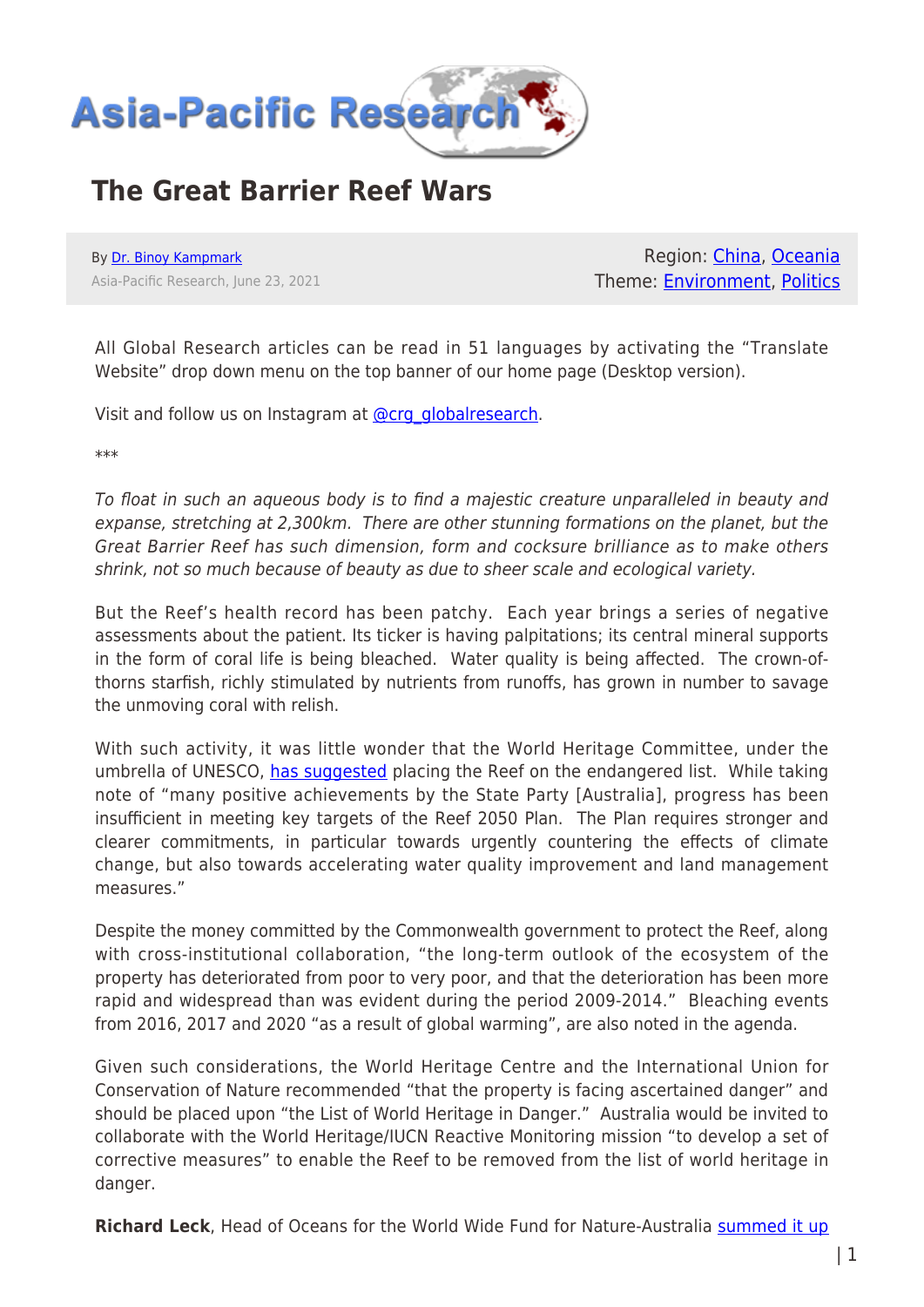thus: "The recommendation from UNESCO is clear and unequivocal that the Australian government is not doing enough to protect our greatest natural asset, especially on climate change". **Imogen Zethoven**, consultant for the Australian Marine Conservation Society, saw the UNESCO recommendation as a [chance to draw attention](https://www.scmp.com/news/asia/australasia/article/3138270/australia-hits-out-politics-over-unesco-downgrade-plan-great) to Australia's lethargic climate change policies. "Australia's climate record is more consistent with a 2.5 to 3 Celsius rise in global average temperature – a level that would destroy the Great Barrier Reef and all the world's coral reefs."

Members of Scott Morrison's government violently disagreed. Ministers claim, in outrage, that such moves to deem the sacred reef endangered is a profanity and in the spirit of diplomatic duplicity. This is all the more tickling for the fact that Australia has one of the weaker environmental portfolios: Environment Ministers usually find themselves as fossil fuel cross dressers and apologists for mining. "Australia believes," [claimed](https://www.bbc.com/news/world-australia-57562685) the startled **Environment Minister Sussan Ley,** "it is wrong to single out the best managed reef in the world for this potential 'in danger' listing." Ley [also claimed](https://www.abc.net.au/news/2021-06-22/environment-minister-great-barrier-reef-listed-in-danger/100233088) to have been "blindsided by a sudden late decision." It was "unheard of for a site to be added to an endangered list, or recommended … without the necessary consultation leading up to it."

In a [press release,](https://minister.awe.gov.au/ley/media-releases/australia-challenges-unesco-draft-reef-reccommendation) Ley claimed that "UN officials" had assured Australia that no such recommendation would be made prior to the UNESCO World Heritage Committee meeting to be hosted by China in July. The draft decision had been a mere "desk top review with insufficient first-hand appreciation of the outstanding science-based strategies being funded by the Commonwealth and Queensland Governments."

For a government that has politicised everything from renewable energy to the granting of mining permits, such anger was mildly amusing. In Ley's **barely credible words**, "When procedures are not followed, when the process is turned on its head five minutes before the draft decision is due to be published, when the assurances my officials received and indeed I did have been upended. What else can you conclude but that it is politics?"

The allusion lurking in such views was that the decision had been massaged. In what is fast becoming a boring tic, Australian government sources pointed the eager finger at China. One, who remained unnamed, [told](https://www.scmp.com/news/asia/australasia/article/3138270/australia-hits-out-politics-over-unesco-downgrade-plan-great) the South China Morning Post that Australia would "appeal but China is in control."

Rupert Murdoch's press outlets, showing how quickly they can change from *[ingratiating](https://www.nytimes.com/2007/06/26/world/asia/26murdoch.html)* [themselves](https://www.nytimes.com/2007/06/26/world/asia/26murdoch.html) with Chinese Communist officials to condemning them (the mogul's failed dream to penetrate the Chinese market continues to rankle), is running the Yellow Devil story. China, [raged](https://www.skynews.com.au/details/_6260174713001) Sky News host Chris Kenny, was being aggressive towards Australia "under the guise of climate activism." The UN was being used as a vehicle for "environmental emotional blackmail". Sky News Political Editor Andrew Clennell was most pleased [to reveal](https://www.theaustralian.com.au/news/china-specifically-mentioned-in-coalition-meeting-about-unesco/video/6d6d8cb51f276d2a893a01c0409c1dbf) that the environment minister had "specifically mentioned China in the Coalition party room with the hint being this was another example of the coercion tactics that China has been using against Australia."

The view from the other side was rather different. Dr Fanny Douvere of the World Heritage Centre attempted to correct the record. "We don't share [decisions] before they are finalised," [she told](https://www.theguardian.com/environment/2021/jun/23/un-official-rejects-australias-claim-it-was-told-great-barrier-reef-wouldnt-be-listed-as-in-danger) Guardian Australia. "That's the simple truth." Nor was it credible to assume that China had been a factor. "There is absolutely zero influence. This is simply not the truth. There is no interference at all." Beijing was not even aware of the recommendations being made.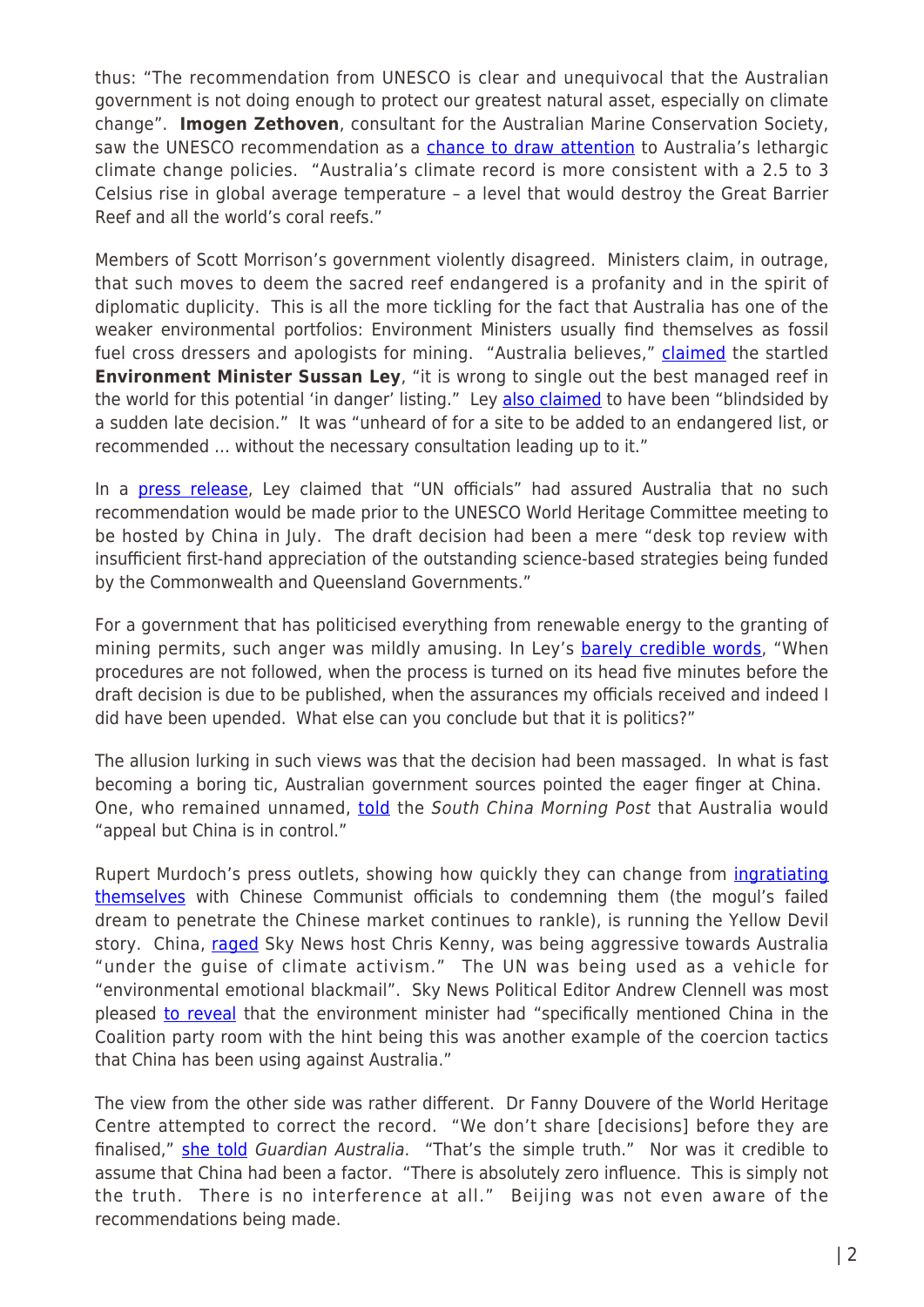Some of Ley's angst may well be due to the return of the deputy prime minister, who hails from the junior partner, the National Party. Barnaby Joyce remains wedded to the idea of nuclear energy and snorts at investing in renewables. "What this insane lemming-like desire to go to renewables going to do to our economy?" [he asked](http://www.openaustralia.org/senate/?id=2013-02-06.203.2&s=barnaby+joyce#g210.1) in 2013. Having languished in backbench exile for alleged sexual harassment, exiting a long marriage and scooting off with his mistress, he has stormed back to the front of the Morrison cabinet, decapitating (politically speaking) the now former leader, Michael McCormack. In doing so, he resumes a position he left in disgrace three years ago. More to the point, the fossil fuel fanatics are now breathing more furiously than ever, being the types who think that the Great Barrier Reef is the sort of thing you see in specimen drawers and Madame Tussauds.

South Australia's Greens **Senator Sarah Hanson-Young** saw the problem closer to home and rather damning. "You weren't 'blindsided'," [she scornfully tweeted](https://twitter.com/sarahinthesen8/status/1407101821202571267) about Ley, "you had your eyes closed [and] ignored the science and kept taking donations from the fossil fuel industry." The Queensland Premier, **Annastacia Palaszczuk,** had her own barb with the federal government, telling a press gathering on June 23 that the greatest threat to the Great Barrier Reef was none other than the National Party.

The one true victim in this international brawl is the Reef itself. Bureaucrats will be haggling and disagreeing over data, labels and outcomes as the degradation continues. And Australia, for its incessant resort to that fiction called the "rules-based international order" will seedily attack international institutions if it serves to placate domestic interests.

\*

Note to readers: Please click the share buttons above or below. Follow us on Instagram, @crg\_globalresearch. Forward this article to your email lists. Crosspost on your blog site, internet forums. etc.

*Dr. Binoy Kampmark* was a Commonwealth Scholar at Selwyn College, Cambridge. He lectures at RMIT University, Melbourne. He is a frequent contributor to Global Research and Asia-Pacific Research. Email: [bkampmark@gmail.com](mailto:bkampmark@gmail.com)

The original source of this article is Asia-Pacific Research Copyright © [Dr. Binoy Kampmark](https://www.asia-pacificresearch.com/author/binoy-kampmark), Asia-Pacific Research, 2021

## **[Comment on Global Research Articles on our Facebook page](https://www.facebook.com/GlobalResearchCRG)**

## **[Become a Member of Global Research](https://store.globalresearch.ca/member/)**

Articles by: **[Dr. Binoy](https://www.asia-pacificresearch.com/author/binoy-kampmark) [Kampmark](https://www.asia-pacificresearch.com/author/binoy-kampmark)**

**Disclaimer:** The contents of this article are of sole responsibility of the author(s). Asia-Pacific Research will not be responsible for any inaccurate or incorrect statement in this article. Asia-Pacific Research grants permission to cross-post Asia-Pacific Research articles on community internet sites as long the source and copyright are acknowledged together with a hyperlink to the original Asia-Pacific Research article. For publication of Asia-Pacific Research articles in print or other forms including commercial internet sites, contact: *[editors@asia-pacificresearch.com](mailto:editors@asia-pacificresearch.com)*